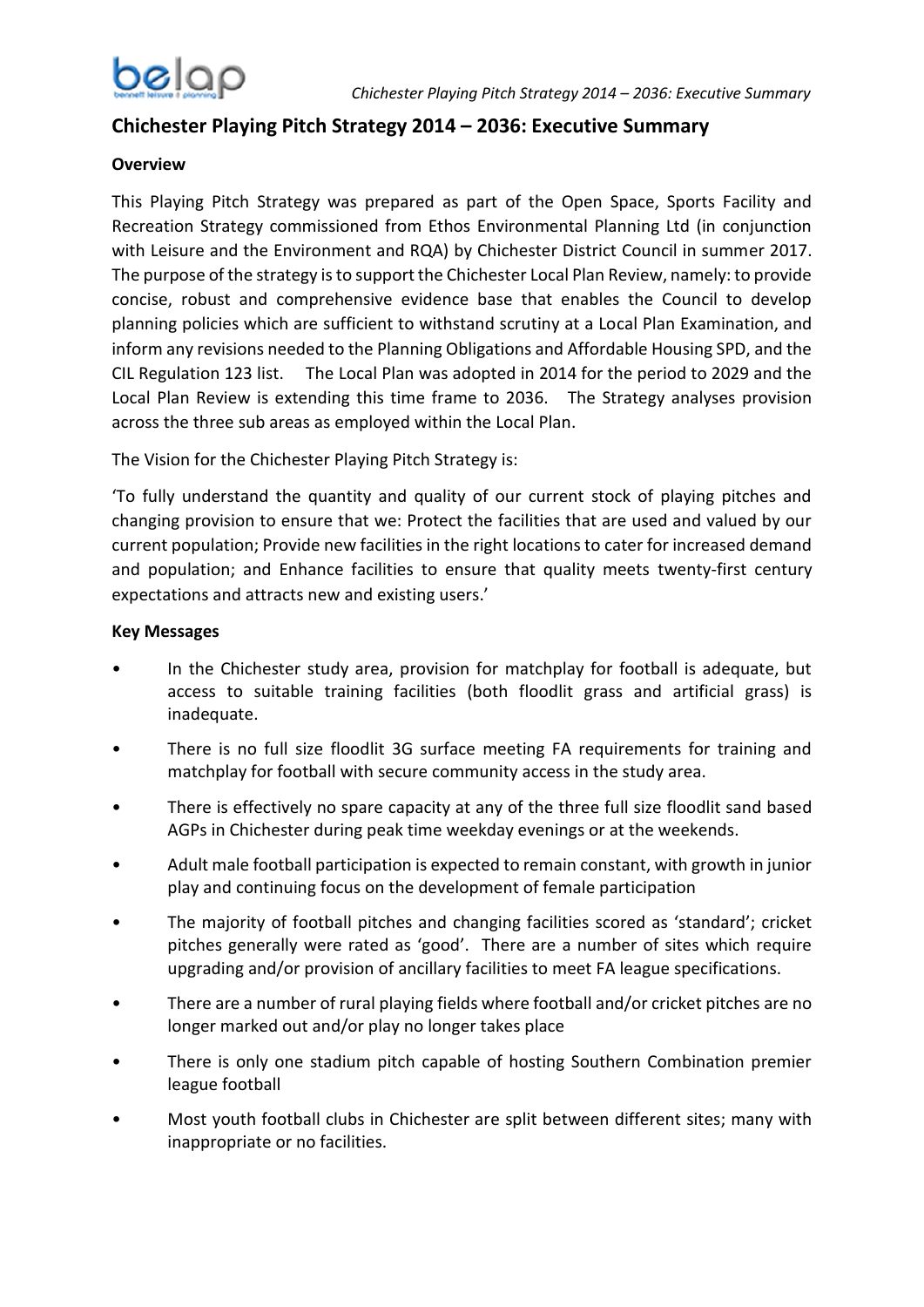

- The poor quality of the wickets at Oaklands Park is a source of great concern to cricket clubs.
- In cricket, there is steady demand for adult play, with continuing growth in junior play, likely to emanate from existing clubs with junior teams. Further development of T20 cricket may lead to an increase in mid week play.
- There is currently spare capacity for cricket on grounds throughout the study area although not in Chichester itself; however there is growing pressure on popular club grounds in the Manhood Peninsula and North of Plan area
- The four rugby pitches at Oaklands Park used by Chichester RFC are currently overplayed and there is a particular problem in accommodating training.
- For the future, trends in rugby appear to be continuing steady demand, with Chichester RFC looking to maintain their adult sides, and introduce more women's and girls' teams.
- There is a considerable shortfall in terms of rugby pitches meeting current demand and very limited room for absorbing any further growth, particularly junior and mini play.
- Demand from Chichester Hockey Club can only be met at present due to creative scheduling and the club being spread over three sites. There is no spare capacity for growth.
- For the future, hockey demand is expected to grow considerably, building on Olympic success and the development of casual and informal formats of the game

#### **Challenges and Opportunities**

- Encouraging football clubs to take up spare slots on existing pitches and using reinstated pitches on existing grass playing fields, to make the best use of current opportunities before providing new pitches.
- Ensuring closer co-ordination between the education sector and buy-in of various establishments in moving proposals forward, as pitches on secondary school sites and the College and University are a vital part of the stock.
- Ensuring that current proposals for new provision in association with new housing are brought to fruition to meet the expected increase in demand, particularly in the West of Chichester Development, at Southern Gateway and Havenstoke Park.
- Ensuring that sufficient, appropriate pitch sport facilities are accessible and available to meet demand from the expected increase in teams to 2036 as follows: 46 football, 23 cricket, 10 rugby and 9 hockey teams.
- Sustainably accommodating new forms of the pitch sports, such as small sided football and T20 cricket, and adapting to changing patterns of demand.
- Improving opportunities for underrepresented groups in the pitch sports, particularly women and girls and people with disabilities
- Actively addressing problems associated with pitches that are located on public open space, such as litter and dog fouling.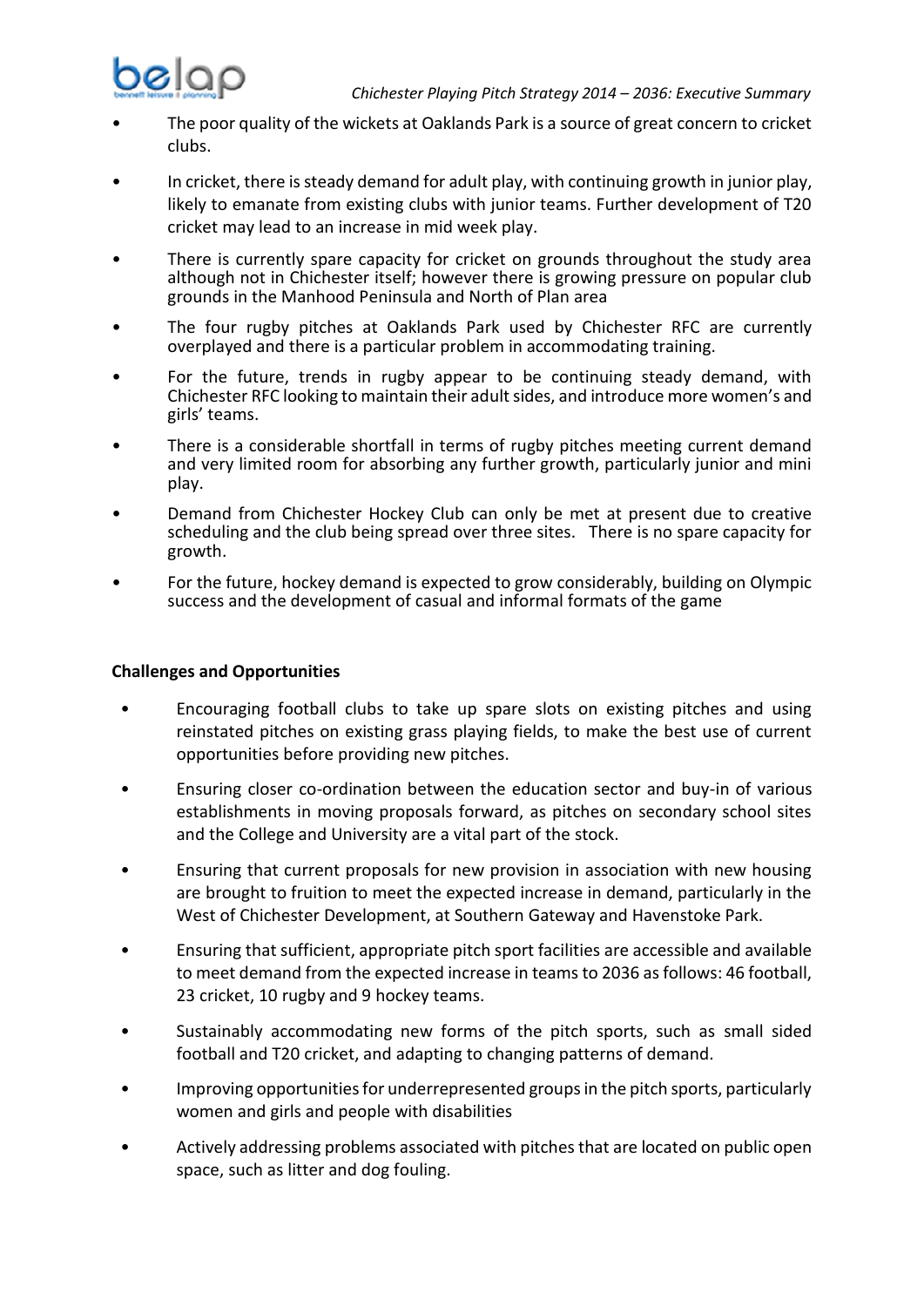

- Ensuring that the requirements of younger players (both girls and boys) are fully catered for, by providing a range of age-appropriate pitch sizes, surfaces and training facilities at hub sites, together with appropriate changing facilities.
- Managing the sustainable provision of new AGPs across the district.
- Identifying the location of a hub for sport, physical activity, health and well-being within the Study Area.
- Identifying the location of a hockey dual pitch hub site, enabling junior and senior clubs to be based together, with appropriate ancillary facilities.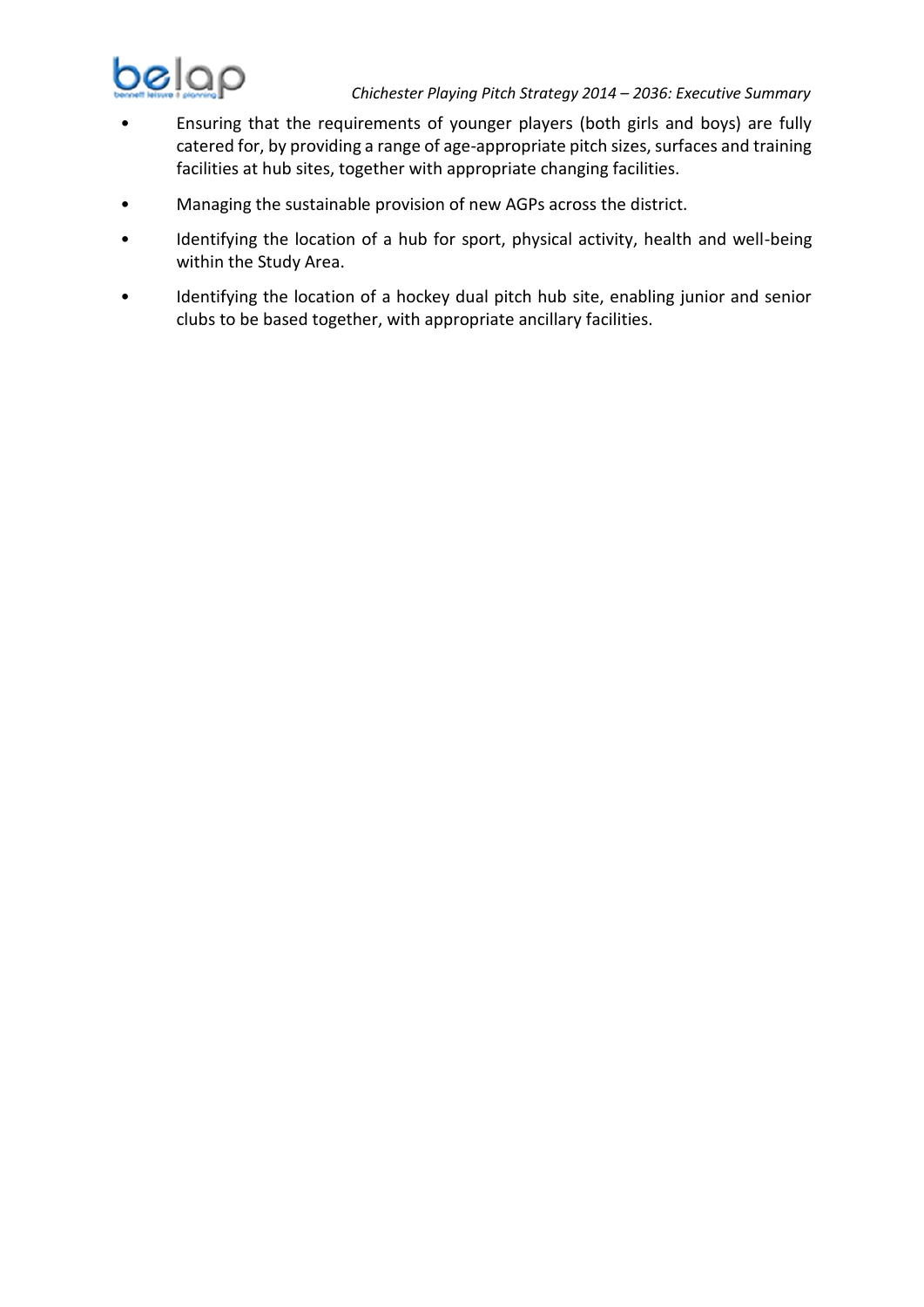

## **Priority Actions**

|                 |                                                                                                                                                                                                                   |                                                                                                                                                                                                                                                                                                                                                                                                                       | <b>PROVIDE</b> (Includes improving access to existing                                                                                                                                                                                                                                                                                                                                                                                                                                                                                                                                                                                                                                                                                                                                            |
|-----------------|-------------------------------------------------------------------------------------------------------------------------------------------------------------------------------------------------------------------|-----------------------------------------------------------------------------------------------------------------------------------------------------------------------------------------------------------------------------------------------------------------------------------------------------------------------------------------------------------------------------------------------------------------------|--------------------------------------------------------------------------------------------------------------------------------------------------------------------------------------------------------------------------------------------------------------------------------------------------------------------------------------------------------------------------------------------------------------------------------------------------------------------------------------------------------------------------------------------------------------------------------------------------------------------------------------------------------------------------------------------------------------------------------------------------------------------------------------------------|
| <b>Football</b> | <b>PROTECT</b><br>All existing football pitch sites, allowing for<br>flexibility of pitch sizes to meet future<br>demand and patterns of play.<br>Securing continuing/greater use to school<br>$\bullet$<br>sites | <b>ENHANCE</b><br>Upgrade of facilities at Chichester FC<br>Oaklands Park and other identified sites<br>Drainage improvements to Oaklands Park<br>$\bullet$<br>& Loxwood for example<br>Improved changing facilities to support<br>$\bullet$<br>progression through the leagues, suitable<br>for use by young people, women, girls and<br>people with disabilities e.g. Whyke Oval<br>and New Park Road in Chichester | provision)<br>3 additional full size 3G AGPs in addition to<br>pitch already identified at Bishop Luffa<br>School as part of West of Chichester<br>development (Possible rugby/football<br>shared facility). Possible sites:<br>Chichester High School/Southern<br>Gateway<br>Chichester FC Oaklands Park (in<br>partnership with University)<br>Bourne Community College (lower<br>$\bullet$<br>priority)<br>New ground for Bosham Utd<br>Review need for additional grass pitches<br>once one or more AGPs in operation.<br>Suggested need is for 4-5 adult; 7 junior<br>and 4 mini pitches, but there is currently<br>capacity to accommodate nearly all teams<br>on existing marked out pitches or playing<br>fields.<br>Hub site for youth football - various sites<br>identified in report |